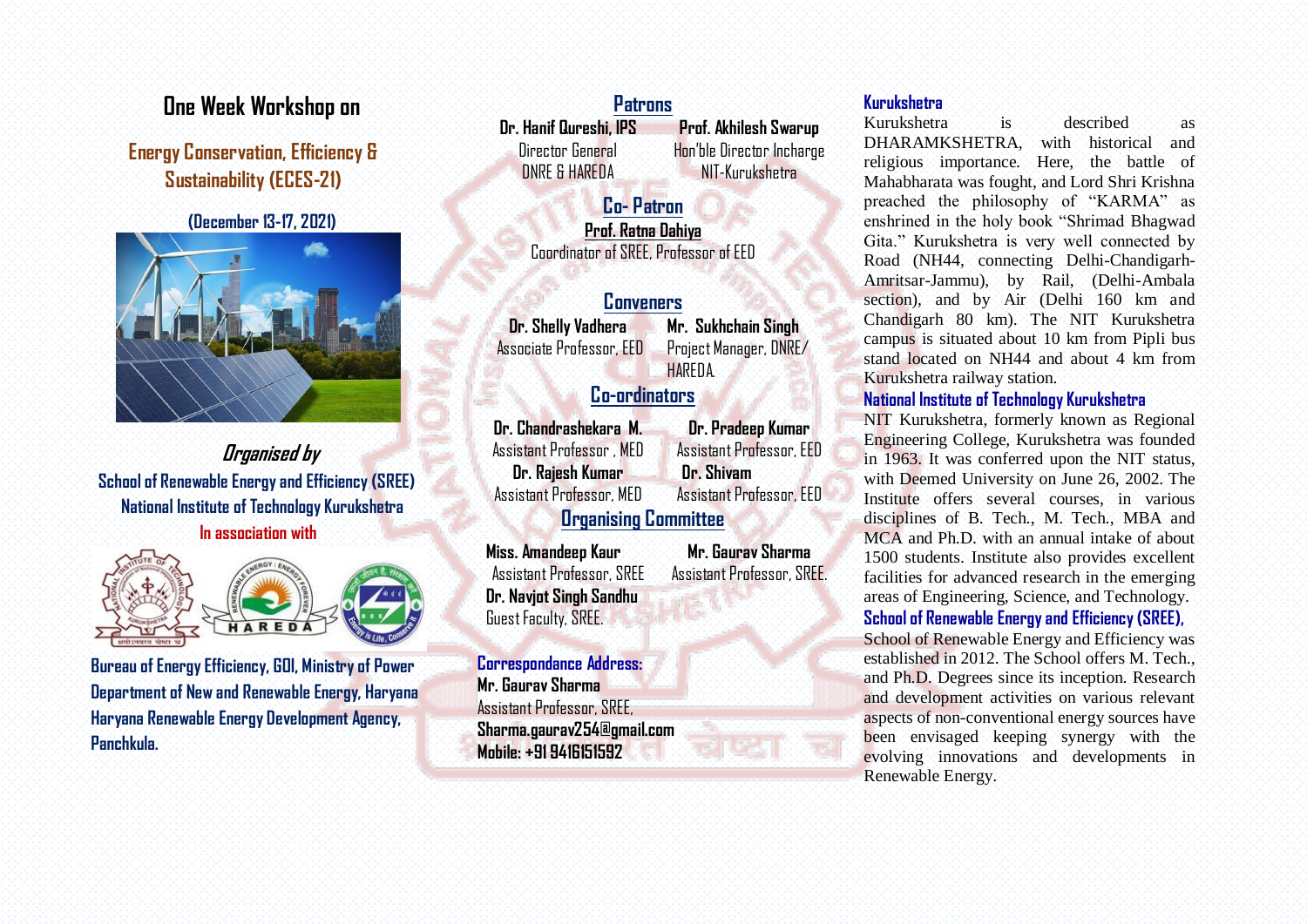#### **Bureau of Energy Efficiency**

The Government of India has setup Bureau of Energy Efficiency (BEE) on 1st March 2002 under the provision of Energy Conservation Act 2001. The mission of BEE is to assist in developing policies and strategies with a thrust on self-regulation and market principles with primary objective of reducing energy intensity of Indian economy within the overall framework of the Energy Conservation Act 2001.

#### **Department of New and Renewable Energy**

The Department of New and Renewable Energy (DNRE) is responsible for formulating policies and programmes necessary for popularizing the applications of various non-conventional and renewable sources of energy in the State. It implements various schemes concerning utilization of solar energy, bio gas, micro hydel, bio mass energy. The Department is also acting as a State Designated Agency for the implementation of the Energy Conservation Act, 2001. State Govt. has also set up a new agency called Haryana Renewable Energy Development Agency (HAREDA) in May, 1997 for implementation of various centrally and state sponsored schemes/ projects in the area of renewable energy in the State.

#### **Objectives**

The workshop is designed to impart the participants with knowledge of energy systems and renewable energy resources, with a scientific examination of the energy field and an emphasis on alternate energy sources and their technology and application. The workshop will explore society's present needs and future energy

demands, examine conventional energy sources and systems, including fossil fuels and nuclear energy and then focus on alternate, renewable energy sources such as solar, biomass (conversions), wind power, geothermal, and hydro. Energy Conservation methods will be emphasized.

The take-away for participants from workshop will be:

Deep understanding of the various forms of nonconventional energy resources. Empowered to gauge the present energy scenario and the need for energy and environment sustainability. Knowledge about different appliances, methods and techniques for being energy efficient. Finally, by the end of the programme, the participants would be sensitised with cuttingedge technology leading to energy conservation, efficiency & sustainability

### **Who should attend**

This workshop is specially designed to create awareness on Energy Conservation, Efficiency & Sustainability for the participants. Participants will be selected on first-come-first serve basis up to a **maximum of 50**. The registration form, complete in all respects, duly forwarded by the Head of the School and should reach on or before **Dec. 11, 2021.** Email ID: **[Sharma.gaurav254@gmail.com](mailto:Sharma.gaurav254@gmail.com)**

#### **Important Dates**

**Last date of Registration: Dec . 11, 2021 Notification about Selection: Dec. 12, 2021 There is no registration fee for the workshop.**

#### **REGISTRATION FORM**

One Week Workshop On **Energy Conservation, Efficiency & Sustainability** December 13- 17, 2021

Name: \_\_\_\_\_\_\_\_\_\_\_\_\_\_\_\_\_\_\_\_\_\_\_\_\_\_\_\_\_\_\_\_\_\_ Date of Birth:  $\Box$ Course:  $\blacksquare$ Organization: \_\_\_\_\_\_\_\_\_\_\_\_\_\_\_\_\_\_\_\_\_\_\_\_\_\_\_\_\_\_ Address for correspondence:  $\mathcal{L}(\mathcal{L}(\mathcal{L})) = \mathcal{L}(\mathcal{L}(\mathcal{L}(\mathcal{L}(\mathcal{L}(\mathcal{L}(\mathcal{L}(\mathcal{L}(\mathcal{L}(\mathcal{L}(\mathcal{L}(\mathcal{L}(\mathcal{L}(\mathcal{L}(\mathcal{L}(\mathcal{L}(\mathcal{L}(\mathcal{L}(\mathcal{L}(\mathcal{L}(\mathcal{L}(\mathcal{L}(\mathcal{L}(\mathcal{L}(\mathcal{L}(\mathcal{L}(\mathcal{L}(\mathcal{L}(\mathcal{L}(\mathcal{L}(\mathcal{L}(\mathcal{L}(\mathcal{L}(\mathcal$  $\mathcal{L}_\text{max}$  , which is the including the including induction in the including term Phone: Alexander and Alexander and Alexander and Alexander E-mail:  $\blacksquare$ (Signature of applicant) **Sponsoring Authority:** Name: and the problem of the problem of the problem of the problem of the problem of the problem of the problem of the  $\mathcal{O}_\mathcal{A}$ Designation:  $\Box$ Organization: \_\_\_\_\_\_\_\_\_\_\_\_\_\_\_\_\_\_\_\_\_\_\_\_\_\_\_\_\_\_ Recommended: \_\_\_\_\_\_\_\_\_\_\_\_\_\_\_\_\_\_\_\_\_\_\_\_\_\_\_\_

Signature of the Head of School / Department / Institute.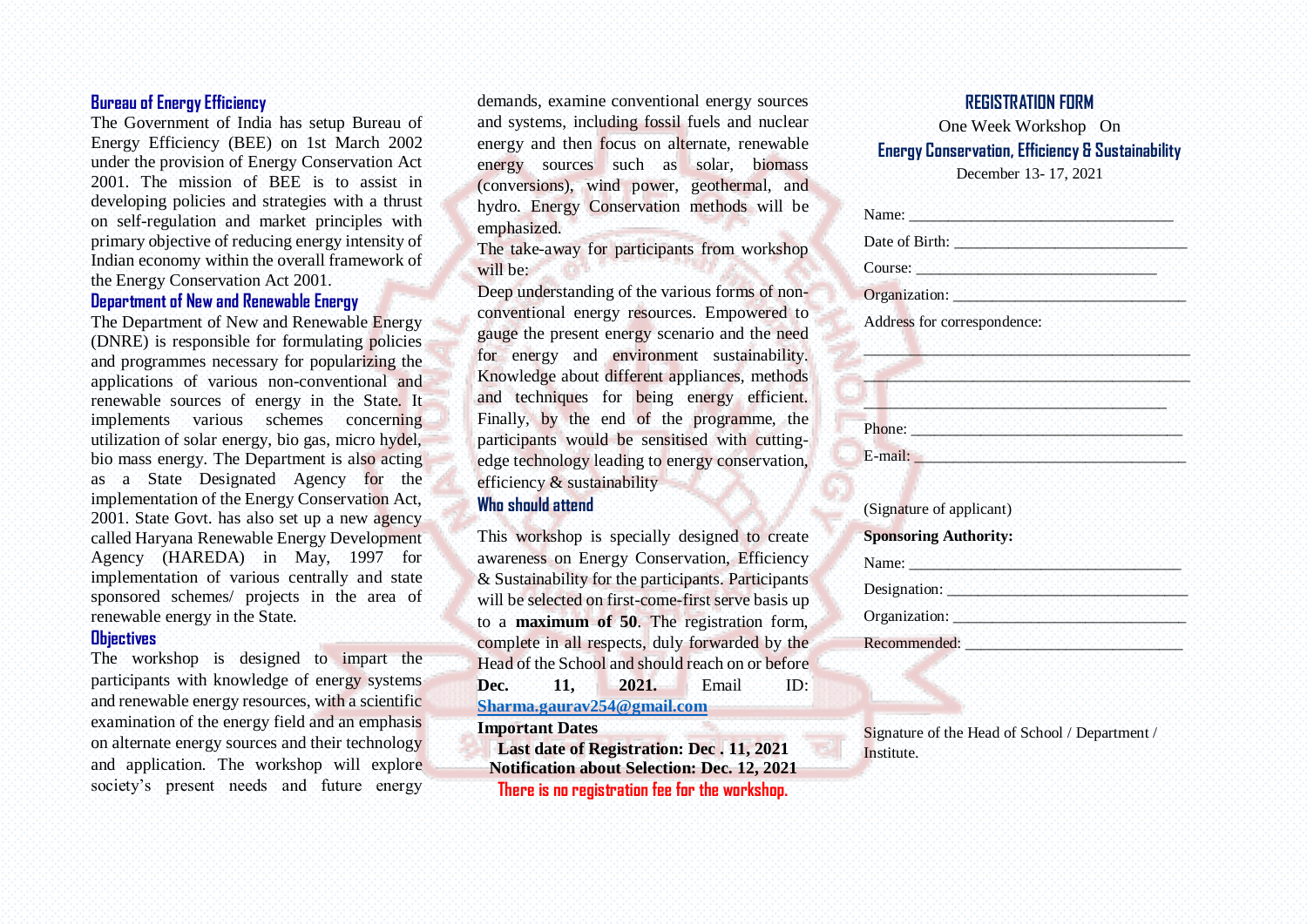# **One Week Workshop On Energy Conservation, Efficiency & Sustainability (ECES-21) (13-17 December 2021)**

# **Workshop Schedule**

#### **13 December 2021**

| <b>Date</b> | Time                   | Event                                            |
|-------------|------------------------|--------------------------------------------------|
|             | 10:00 AM-10:30 AM      | Registration & Refreshments                      |
|             | 10:30 AM-11:30 AM      | <b>Inaugural Function</b>                        |
|             |                        | (11 <sup>th</sup> class)                         |
|             | $11:30$ AM $- 1:00$ PM | Visit to Lab Facility & 1MW Roof Top Solar Power |
| 13.12.2021  |                        | (11 <sup>th</sup> class)                         |
|             | 1:00 PM-2:00 PM        | Lunch Break                                      |
|             | 2:00 PM-3:15 PM        | <b>Key Note Lecture</b>                          |
|             | 3:15 PM-3:30 PM        | Tea Break                                        |
|             | 3:30 PM-5PM            | <b>Expert Talk 1</b>                             |

# **14 December 2021**

| Date       | Time              | <b>Event</b>                   |
|------------|-------------------|--------------------------------|
| 14.12.2021 | 10:00 AM-10:30 AM | Registration & Refreshments    |
|            | 10:30 AM-1PM      | Debate / Extempore Competition |
|            |                   | (9 <sup>th</sup> class)        |
|            | 1 PM - 2 PM       | <b>Lunch Break</b>             |
|            | 2 PM-3:15 PM      | <b>Expert Talk 2</b>           |
|            | 3:15 PM-3:30 PM   | <b>Tea Break</b>               |
|            | 3:30 PM-5 PM      | <b>Expert Talk 3</b>           |

### **15 December 2021**

| <b>Date</b> | Time              | <b>Event</b>                     |
|-------------|-------------------|----------------------------------|
| 15.12.2021  | 10:00 AM-10:30 AM | Registration & Refreshments      |
|             | 10:30 AM-1PM      | <b>Poster Making Competition</b> |
|             |                   | (9th class)                      |
|             | 1 PM - 2 PM       | <b>Lunch Break</b>               |
|             | 2 PM-3:15 PM      | <b>Expert Talk 4</b>             |
|             | 3:15 PM-3:30 PM   | <b>Tea Break</b>                 |
|             | 3:30 PM-5 PM      | <b>Expert Talk 5</b>             |